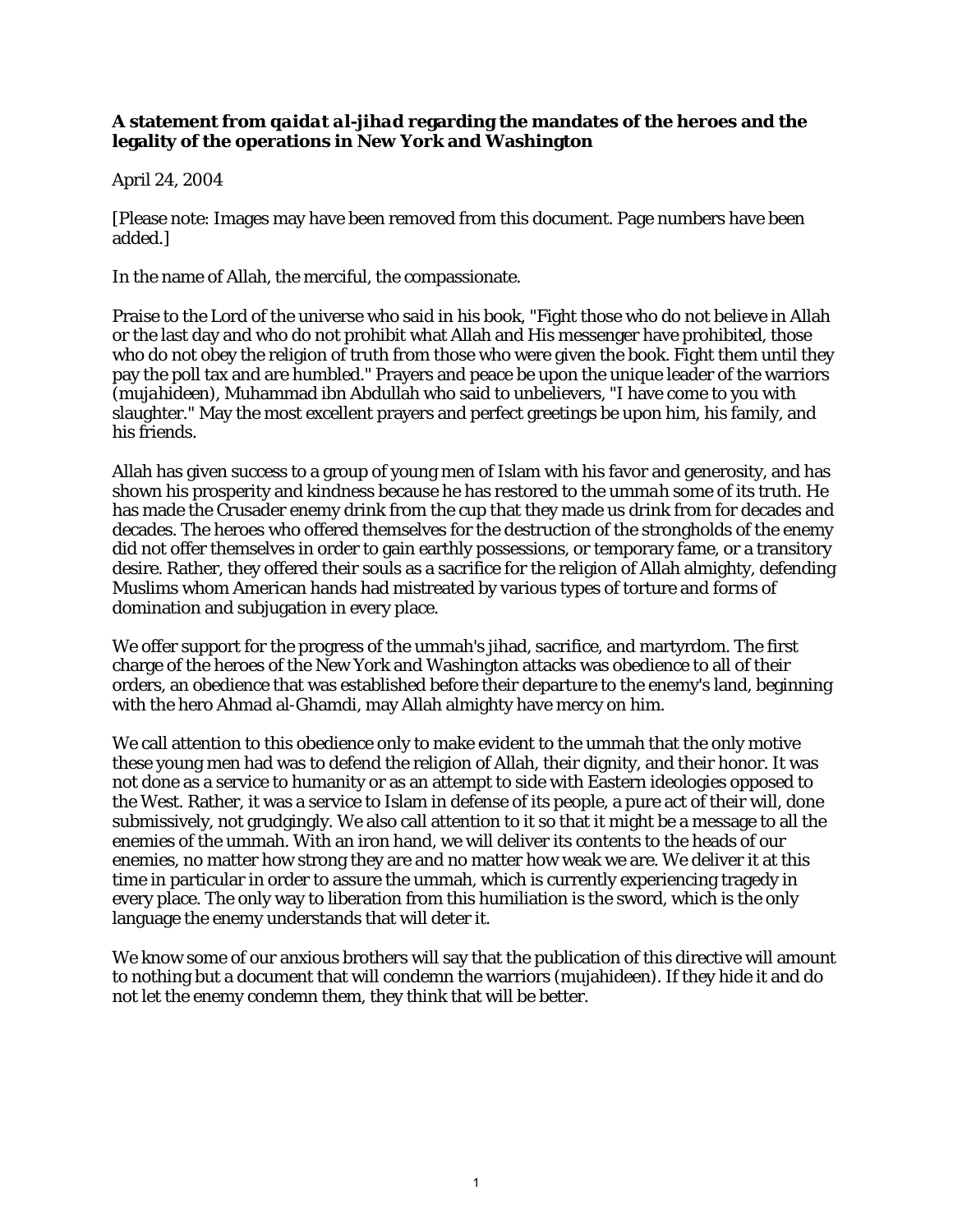But we say that the tyrannical enemy is not in need of directives or justifications in order to continue its war against Islam and Muslims which it began many decades ago. By Allah, what are the directives that condemn the Palestinian people and have allowed massacres against them for more than fifty years and into the present day at the hands of a Jewish Crusade? What is the charge against the people of Iraq so that they are besieged and killed in a way that history has not seen previously? What are the directives that condemn the Muslims of Bosnia and Herzegovina and allow the Crusader West, with America at its head, to give free rein to their Serbian ally to annihilate and remove the Muslim people from the area under the cover of the United Nations? What is the crime of the Kashmiri people, and what are the directives that the "servants of the cow" lord over them, so that their blood has been shed for more than fifty years? What crime have the Muslims of Chechnya, Afghanistan, and the Republics of Central Asia committed that the tyrannical Crusader Soviet military machine, followed by the Communist one, can sweep them away and then kill, destroy, and remove tens of thousands of them? What kind of authority did America possess on the day it destroyed Afghanistan by killing and banishing the Muslims in it? Before that, it established an unjust blockade against it under the cover of the United Nations. Under the same cover it tore apart Indonesia and deported the Muslims of Timor to the Moluccas Islands and Poso. Also under the protection of nations, it entered Somalia, murdered, and took possession of the land of Islam there. It was also the chief supporter of the Crusader regime in the Philippines in order to remove our Muslim brothers present there. Beyond this, there are many other issues too numerous to mention. We must state that all the Muslim peoples whom the worldwide Zionist Crusade has annihilated did not commit any crime except to say, "Allah is our Lord." The Zionist Crusade coalition does not need directives or guilty verdicts against Muslims to begin its war or to continue it. It did not stand around with its hands tied previously, waiting for excuses to launch its wars of extermination against Muslims. Enough of the ummah foolishly thinking that this coalition is dependent upon reasons from the Muslims themselves in order to engage in activities of annihilation, violation, and expulsion against Muslims.

It is also foolish for a Muslim to think that the Crusader enemy was waiting for justifications to attack Muslims, banish them, and wage war against their religion. It is stupidity for a Muslim to think that the Crusader Zionist public opinion which backs its government was waiting for some action from Muslims in order to support the Crusader war against Islam and thereby enkindle a spirit of hostility against Islam and Muslims. The Crusader Zionist public opinion has expended all it has in order to stand behind the nations of the cross, executing their war against Islam and Muslims from the beginning of the colonization of Islamic countries until the present day. If the successive Crusader Zionist governments had not received support from their people, their war against Islam and Muslims would not have taken such an obvious and conspicuous form. It is something that would not attain legitimacy except by the voices of the people. It has been enough for us to ignorantly and foolishly think these thoughts that, in fact, have no merit.

We have put forth this directive in order to deliver a new blow to America and to expose to the world the fallacy of the American propaganda which claims it has irrefutable evidence regarding the warriors (mujahideen) who carried out the operation. It claims it has twenty-four thousand threads leading to knowledge of the agents of the operation. But what appears to it as evidence is weaker than a spider's web, and the American case cannot rely upon it to indict the suspects, let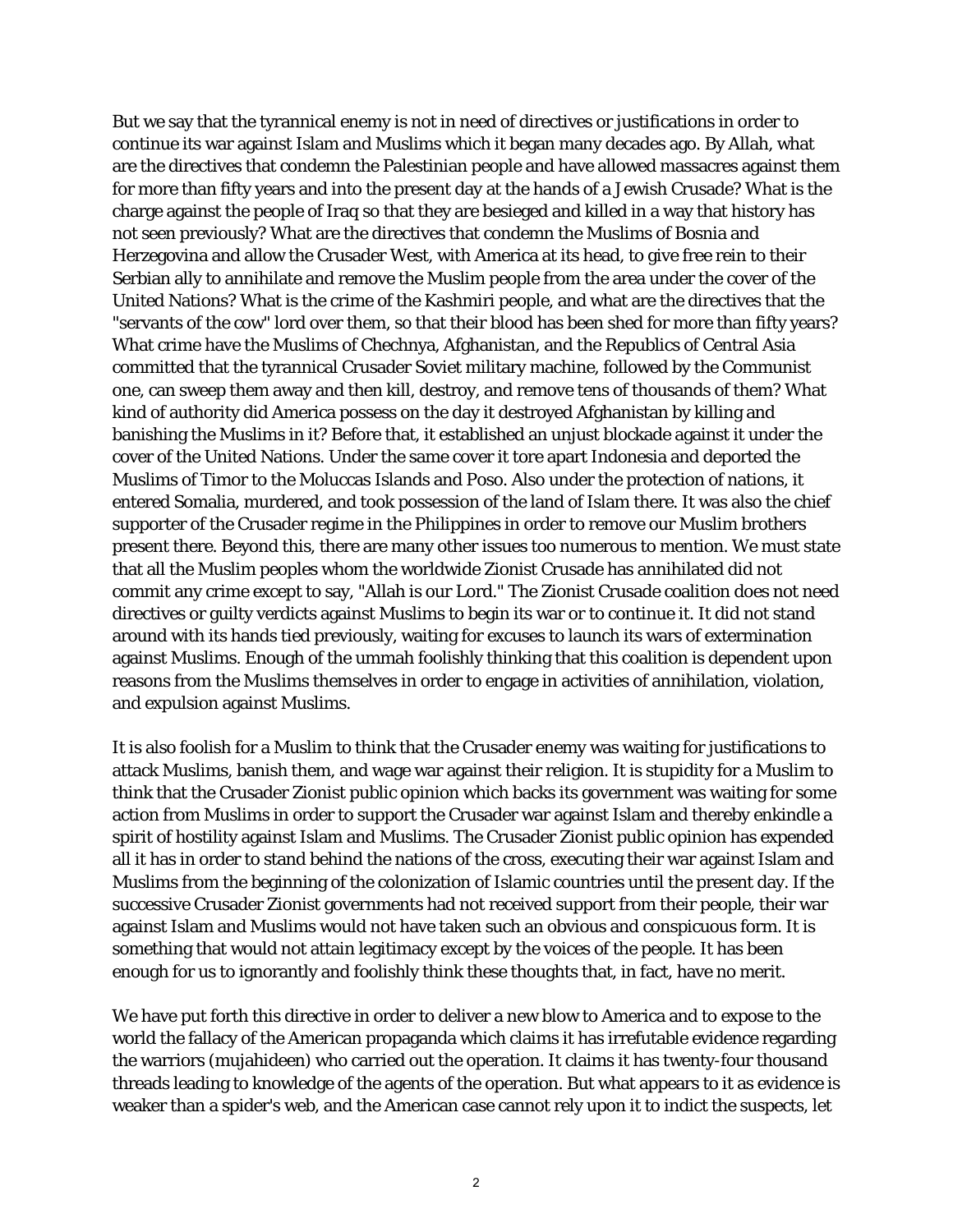alone convince the world with it. In this directive we say to America that hiding all trace of the agents of the operation was not something we considered. Rather, some of the heroes were intent on leaving Islamic fingerprints on the operation. This is a new blow received by the American security agency that has looked here and there in confusion unlike anything ever seen before. On account of the hunt for a trace of the heroes who entered their country, noses have sniffed with honor and pride.

By means of this document we send a message to America and those behind it. We are coming, by the will of Allah almighty, no matter what America does. It will never be safe from the fury of Muslims. America is the one who began the war, and it will lose the battle by the permission of Allah almighty.

These great events which changed the face of history on such a grand scale occurred in the ummah, and it will be a great regret to anyone who blames those who brought about the operation of September. Those ignorant ones do not speak with legal evidence or reasonable logic. Rather, they speak in their masters' languages and in the concepts of the enemy of the ummah. Let all know that those who undertook these operations did so in order to ask for the favor of Allah, may He be praised and exalted. Let all know as well that many souls died on account of these operations, the first among them the souls of the heroes. We should never think little of the passing of souls, especially the Muslims among them. And this is what compels us to pay attention to the issue of legal evidence from all its angles, without privileging one side over another and without ignoring one matter on account of another. After study and deliberation, we have found that operations like this are what will return its glory to the ummah and convince the oppressive enemy of the rights of the Islamic community.

We pass on to an initial report, without details or exposition, regarding the evidence of the legality of this kind of operation. Let it be a quick message to those who dress their political opinions in the garb of a legal ruling. Let it also be a call to those who oppose and condemn the operations to obey Allah, repent, and return to the legal evidence. Cowardice in defending the warriors (mujuhadeen) is no better than being silent. Allah is our guide and the guide of all Muslims. We summarize the exposition of the argument in what follows.

First of all, America's status among Muslims is the same as that of the Jews -- they are both people of war. What is permissible regarding the right of the occupying enemy to the land of Palestine permits the right of anything like it, which is then backed and supported.

If you are surprised by this, you will truly be surprised by those who rule that the martyrdom operations in Palestine in which civilians fall victim are among the highest forms of jihad, and then rule that the martyrdom operations in America are wrong because of civilian deaths. This inconsistency is very strange! How can one permit the killing of the branch and not permit the killing of the supporting trunk? All who permit martyrdom operations against the Jews in Palestine must allow them in America. If not, the inconsistency leads to nothing but a type of game playing with the legal ruling.

Truly, America is not, nor has it ever been, a land of treaty or alliance. If we were to line up with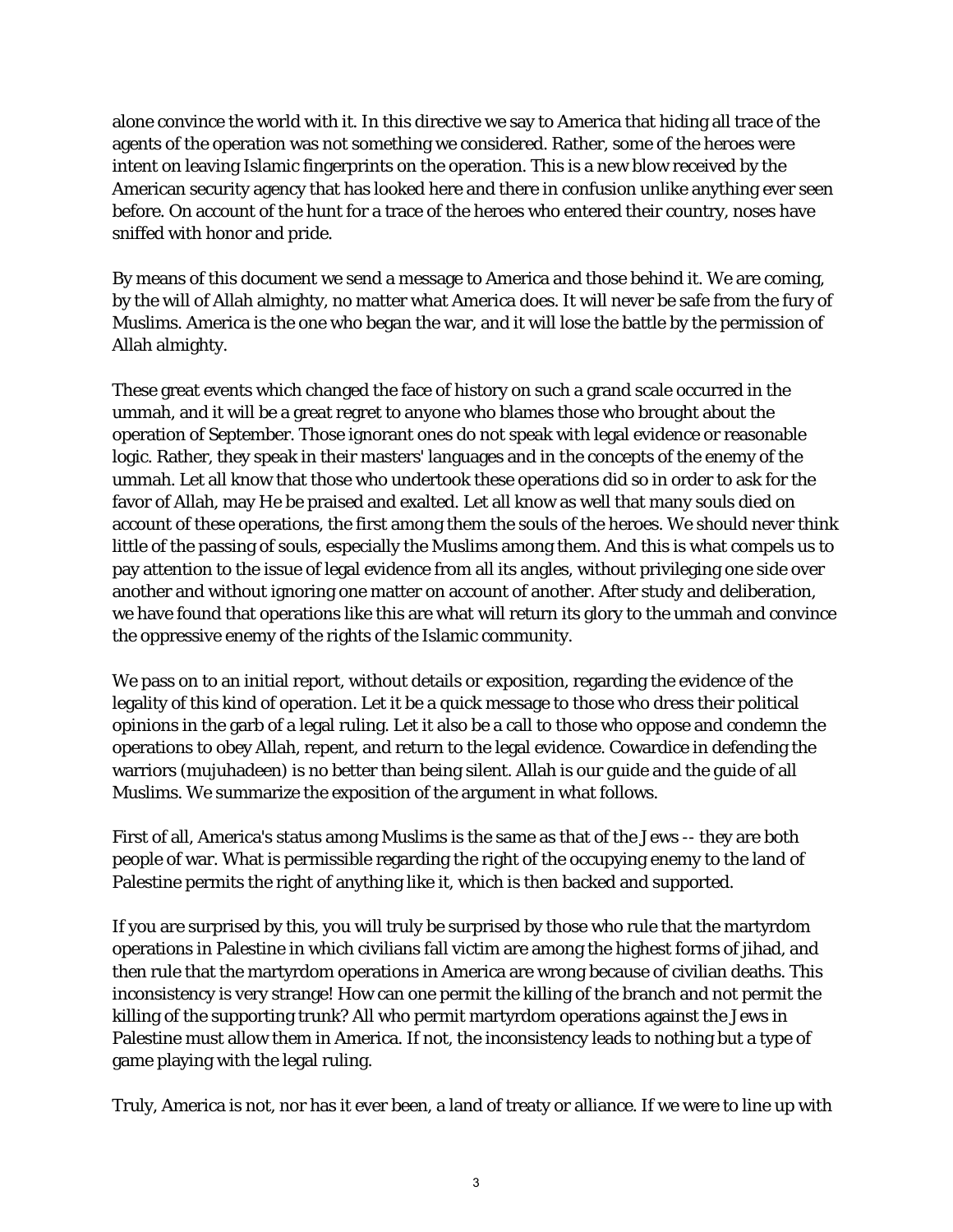the other side and say that it is a land of peace, we would say that it has turned into a land of war. That occurred with its violation of the treaty and its help to the Jews for more than fifty years in occupying Palestine, banishing its people, and killing them. It is a land of war that violated its treaty when it attacked and blockaded Iraq, attacked and blockaded Sudan, attacked and blockaded Afghanistan. It has oppressed Muslims in every place for decades and has openly supported their enemies against them.

People who do not understand the sense of the legal evidence have already denied this and said that women, elderly, and children were among the victims of the operations in America. They say, "Islam forbids the shedding of their blood, so how can the operations be legally permissible?"

We say that the prohibition against the blood of women, children, and the elderly is not an absolute prohibition. Rather, there are special conditions in which it is permissible to kill them if they are among the people of war, and these conditions exist in specific circumstances. We say that a number of protected people were among the victims of the September operations in America, but they do not fall outside the conditions that permit killing them which we will now briefly mention. It is enough for the dissenter to decide that one of the conditions applies in order to say that the operations are permissible. It is not necessary that all the conditions are met; only one suffices. These conditions are the following.

First: It is allowed for Muslims to kill protected ones among unbelievers as an act of reciprocity. If the unbelievers have targeted Muslim women, children, and elderly, it is permissible for Muslims to respond in kind and kill those similar to those whom the unbelievers killed. As Allah almighty says, "You may transgress against those who have transgressed against you just as they have transgressed against you." There currently exists an extermination effort against the Islamic peoples that has America's blessing, not just by virtue of its effective cooperation, but by America's activity. The best witness to this is what is happening with the full knowledge of the world in the Palestinian cities of Jenin, Nablus, Ramallah, and elsewhere. Every day, all can follow the atrocious slaughter going on there with American support that is aimed at children, women, and the elderly. Are Muslims not permitted to respond in the same way and kill those among the Americans who are like the Muslims they are killing? Certainly! By Allah, it is truly a right for Muslims.

Second: It is allowed for Muslims to kill protected ones among unbelievers in the event of an attack against them in which it is not possible to differentiate the protected ones from the combatants or from the strongholds. It is permissible to kill them incidentally and unintentionally according to the saying of the Prophet. When he was asked, as in al-Bukhari, about the offspring and women of unbelievers who stayed with the unbelievers and were killed, he said, "They are from among them." This indicates the permission to kill women and children because of their fathers if they can not be distinguished. In the account of Muslim he said, "They are from their fathers."

Third: It is allowed for Muslims to kill protected ones among unbelievers on the condition that the protected ones have assisted in combat, whether in deed, word, mind, or any other form of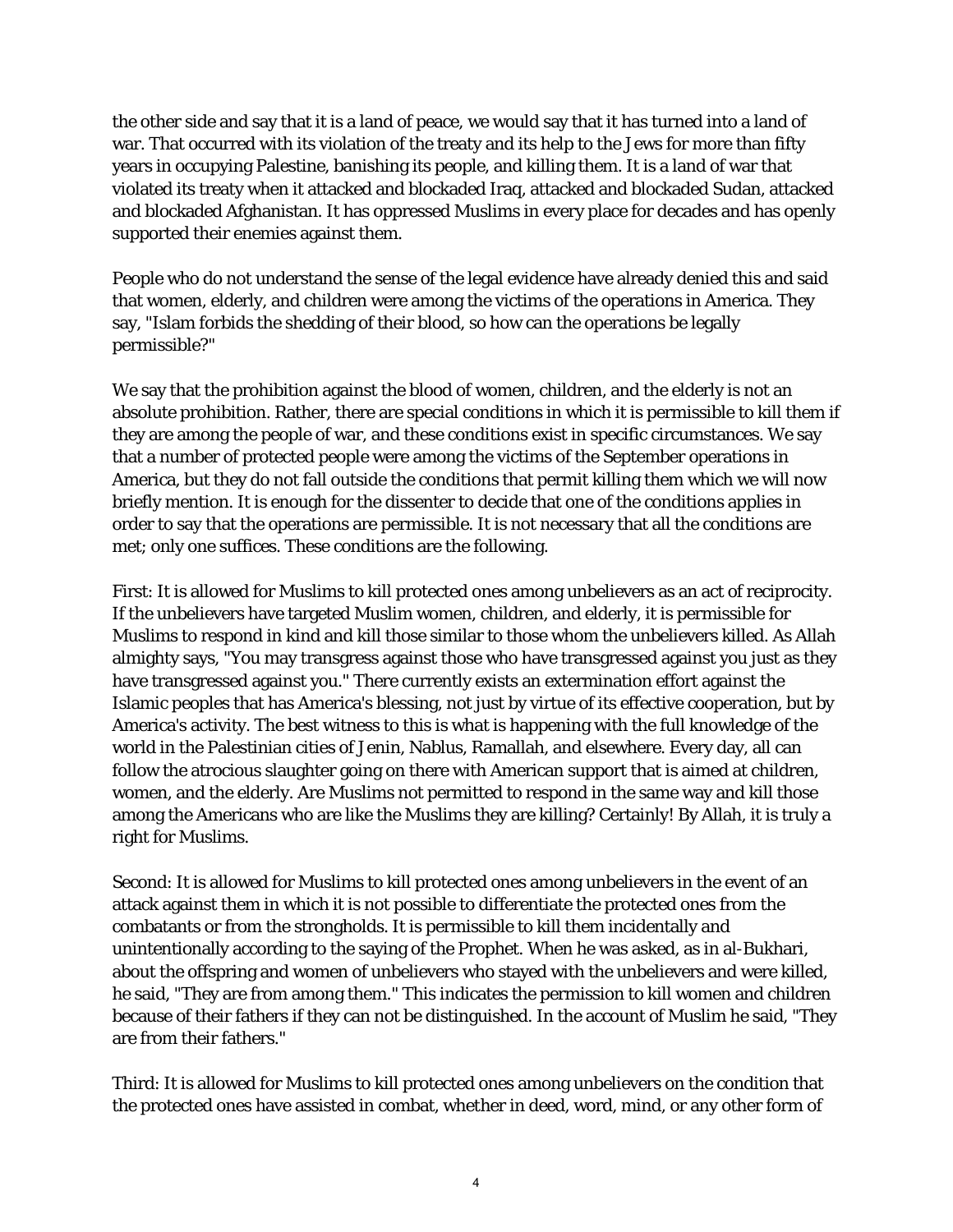assistance, according to the prophetic command. This is what happened at the time of Abu Dawud and others who were involved in the murder of Duraid Ibn al-Samma. When he was 120 years old he went out with the Hawazin tribe to advise them. They consulted him on battle procedure and he went from being a protected one to being a target because of his advice regarding the war against Islam.

Fourth: It is allowed for Muslims to kill protected ones among unbelievers in the event of a need to burn the strongholds or fields of the enemy so as to weaken its strength in order to conquer the stronghold or topple the state. It is permissible even if protected ones are among the victims, as the Prophet did among the Bani Nadir.

Fifth: It is allowed for Muslims to kill protected ones among unbelievers when they are using heavy weapons that do not distinguish between combatants and protected ones, as the Prophet did in Taif when he attacked its people with catapults.

Sixth: It is allowed for Muslims to kill protected ones among unbelievers when the enemy is shielded by their women or children. If it is not possible to engage in battle and hold back their evil from the land of Islam, it is the consensus that it is permissible for them to kill the human shields.

Seventh: It is allowed for Muslims to kill protected ones among unbelievers if the people of a treaty violate their treaty and the leader must kill them in order to teach them a lesson. This is just as the Prophet did among the Bani Qariza.

Someone might ask, "What permits the killing of the Muslims who were legitimately in the World Trade Center? We agree that the protected ones among the unbelievers fall under one of the previously mentioned conditions. But where do we place the Muslims who were working there during the attacks?"

We say the answer to this question can be found among seven views. Here, too, it is enough to determine that one of them applies to say it is permissible.

First: It is necessary to determine the justifications of the one doing the action if he is a Muslim. If the justifications are tantamount to a state of emergency, the action is permitted.

Second: The majority opinion rests upon the idea that only unbelievers were present in the targets that were hit, and acting in accordance with the majority opinion in legal rulings is what a responsible party must do.

Third: Al-Shafii and the distinguished jurists in the Hanafi school believe it is permissible to burn, drown, and demolish a country of those who make war even if Muslims might be killed by such actions. This is so because holding back from the buildings that contain Muslims leads to an interruption in the jihad. The distinguished ones reply that the verse that begins, "For if believing men…" does not refer to prohibition. If that is so, the activities of this operation are allowed.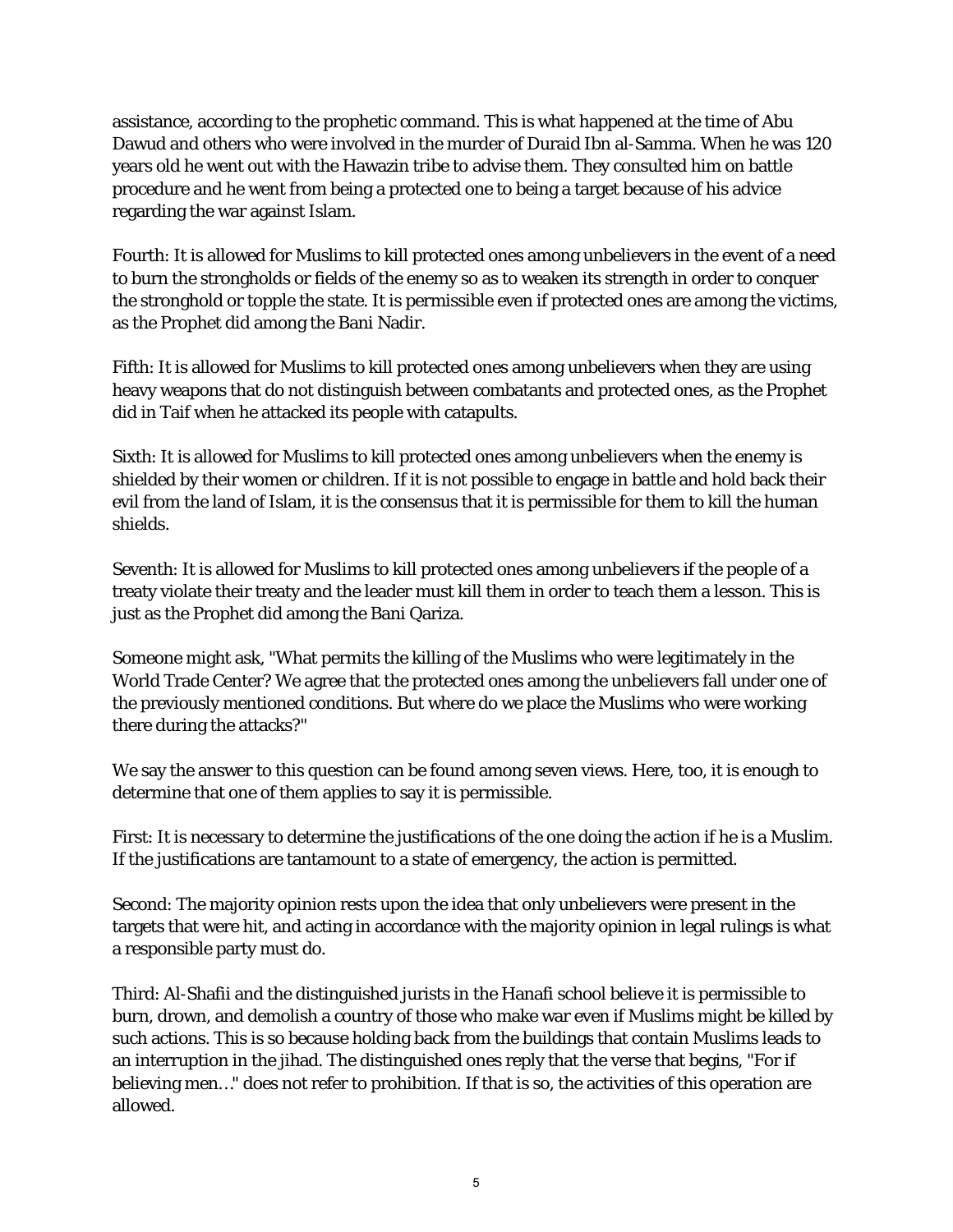Fourth: The indiscriminate and universal application of the aforementioned verse leads to the suspension of the practice of jihad against all warring nations because there does not exist a country today that does not contain a large number of Muslims. Today, wars kill large numbers of people. The application of the verse is absurd because it invalidates the practice of jihad without proof.

Fifth: The solution to the issue of what to do with one who is at fault for killing a Muslim living among a warring people is obscured in a situation like ours. The solution is to pay half the blood money just as Muhammad ruled for those who killed the Muslims of Khatham who were living in the midst of a people of war. The Messenger paid half the blood money and did not cover up their killing, censure it, curse it, or rid them of it. Rather, he rid them of those who lived among them.

Sixth: The conduct of a Muslim who assists and strengthens unbelievers might be permitted according to earthly judgment. But his eternal judgment is based on his intention, just as Allah made the army fail that attacked the Kaba while some of its members were not from among them.

After determining that the permissibility of these operations is not objectionable from the legal side, we now turn to respond to those who prohibit the actions from the point of view of things conducive to good and things conducive to evil, also known as delegated authorities.

The teaching that the negative benefits of doing this or that action are more than the negative benefits of refraining from it, or the positive benefits of refraining from it are greater than the positive benefits of doing it, is not decreed for every one. It is not a statement that one utters from both knowledge and ignorance. Rather, delegated authorities have their principles, and it is not permitted for someone to teach it until one knows its principles.

Delegated authorities are a type of analogy because the efficient cause is a basic element of analogy. The cause must have appropriateness, and appropriateness can be divided into four types. One type is delegated appropriateness. This is a cause that is comprised of wisdom and legal utility, religious or secular, as a sign that the lawgiver did not bring about what would invalidate it or command it. This type is what is called delegated authority. The nature of delegated authorities becomes clear in mentioning their five precepts.

First, they must be necessary. Second, they must be universal. That is, they must be of benefit to all Muslims. Third, they must be conclusive. That is, they should not invalidate any other evidence or source. Fourth, following them should not lead to an evil equal to or greater than them. Fifth, following them should not lead to the suppression of a good equal to or greater than them.

When these precepts are known, it remains for the one who wishes to cite them to establish an important working principle: the principle of jurisprudence based on factual evidence found in the situation for which he wishes to determine the degree of good and evil. This allows him to